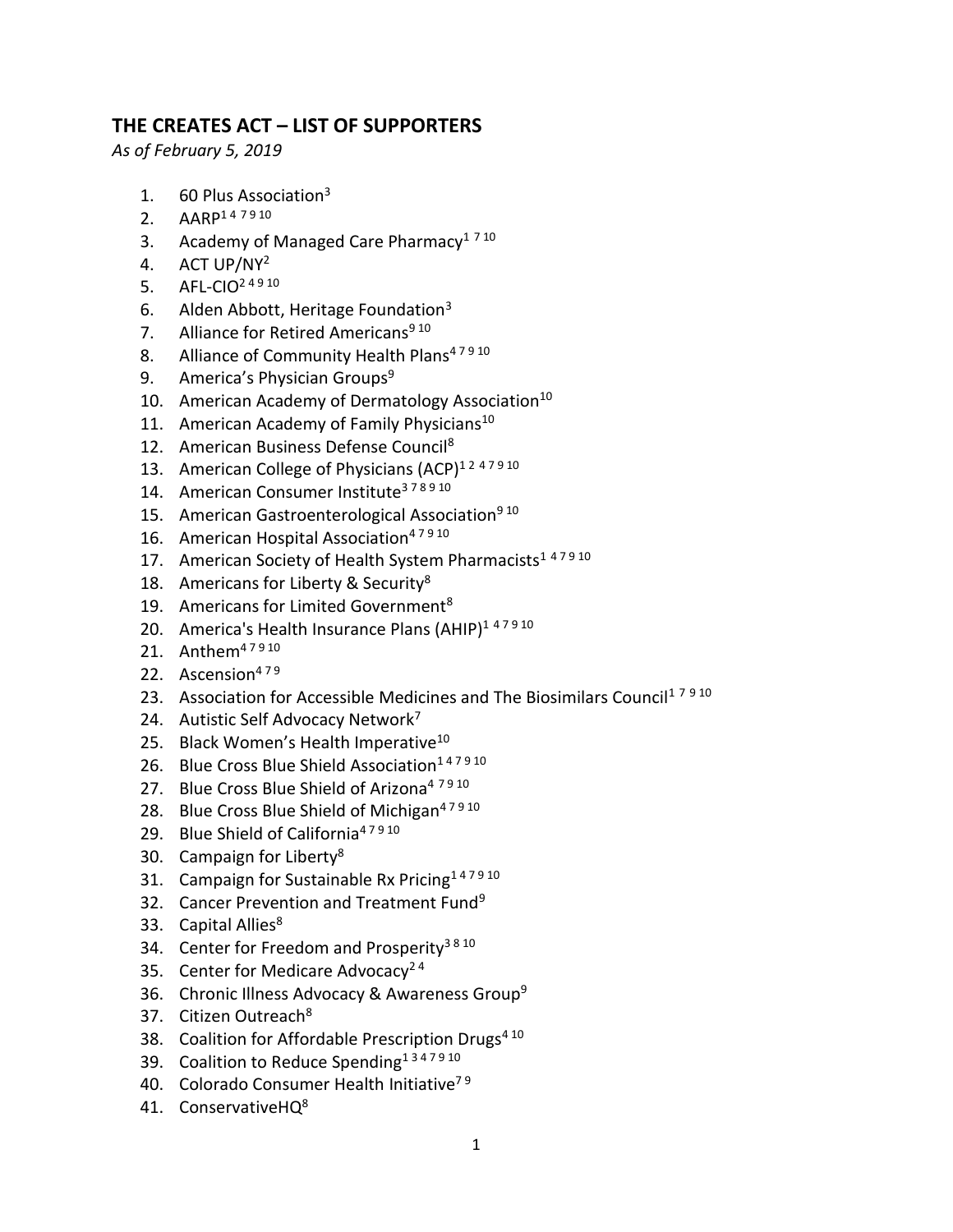- 42. Consumer Action<sup>10</sup>
- 43. Consumer Reports / Union<sup>7 9 10</sup>
- 44. CVS Health<sup>1 47910</sup>
- 45. Defending America Foundation<sup>8</sup>
- 46. Doctors for America<sup>2 47910</sup>
- 47. Express Scripts<sup>179</sup>
- 48. Families USA<sup>2</sup> <sup>4</sup> <sup>7</sup> <sup>9</sup> <sup>10</sup>
- 49. Federation of American Hospitals<sup>47910</sup>
- 50. Freedom & Prosperity Caucus<sup>8</sup>
- 51. FreedomWorks<sup>3478910</sup>
- 52. Friends of Cancer Research<sup>5 10</sup>
- 53. Frontiers of Freedom<sup>13810</sup>
- 54. Greater New York Hospital Association<sup>47910</sup>
- 55. Health Global Access Project (Health GAP)<sup>2</sup>
- 56. Healthcare Supply Chain Association<sup>147910</sup>
- 57. I-MAK (Initiative for Medicines, Access & Knowledge)<sup>7</sup>
- 58. Innovation Defense Fund<sup>10</sup>
- 59. Institute for Liberty<sup>3810</sup>
- 60. Kaiser Permanente<sup>47910</sup>
- 61. Knowledge Ecology International (KEI)<sup>2 4 9 10</sup>
- 62. Let Freedom Ring<sup>8</sup>
- 63. Liberty Counsel<sup>8</sup>
- 64. National Association of Hispanic Nurses<sup>10</sup>
- 65. National Center for Health Research (NCHR)<sup>24</sup>
- 66. National Center for Public Policy Research<sup>3</sup>
- 67. National Coalition on Health Care<sup>7 9 10</sup>
- 68. National Committee to Preserve Social Security & Medicare (NCPSSM)<sup>2479</sup>
- 69. National Health Council<sup>6</sup>
- 70. National Multiple Sclerosis Society<sup>5 10</sup>
- 71. National Physicians Alliance (NPA)<sup>249</sup>
- 72. National Tax Limitation Committee<sup>38</sup>
- 73. Patients for Affordable Drugs<sup>457910</sup>
- 74. People of Faith for Access to Medicines<sup>79</sup>
- 75. People's Action Institute<sup>7</sup>
- 76. Pharmaceutical Care Management Association (PCMA)<sup>147910</sup>
- 77. Premier healthcare alliance<sup>17910</sup>
- 78. Prime Therapeutics<sup>147910</sup>
- 79. Public Citizen<sup>1247910</sup>
- 80. Public Sector HealthCare Roundtable<sup>1 10</sup>
- 81. Social Security Works (SSW)<sup>2479</sup>
- 82. Strengthening America for All<sup>8</sup>
- 83. Taxpayers for Common Sense<sup>2</sup>
- 84. Tea Party Nation<sup>8</sup>
- 85. Texas Patriots<sup>8</sup>